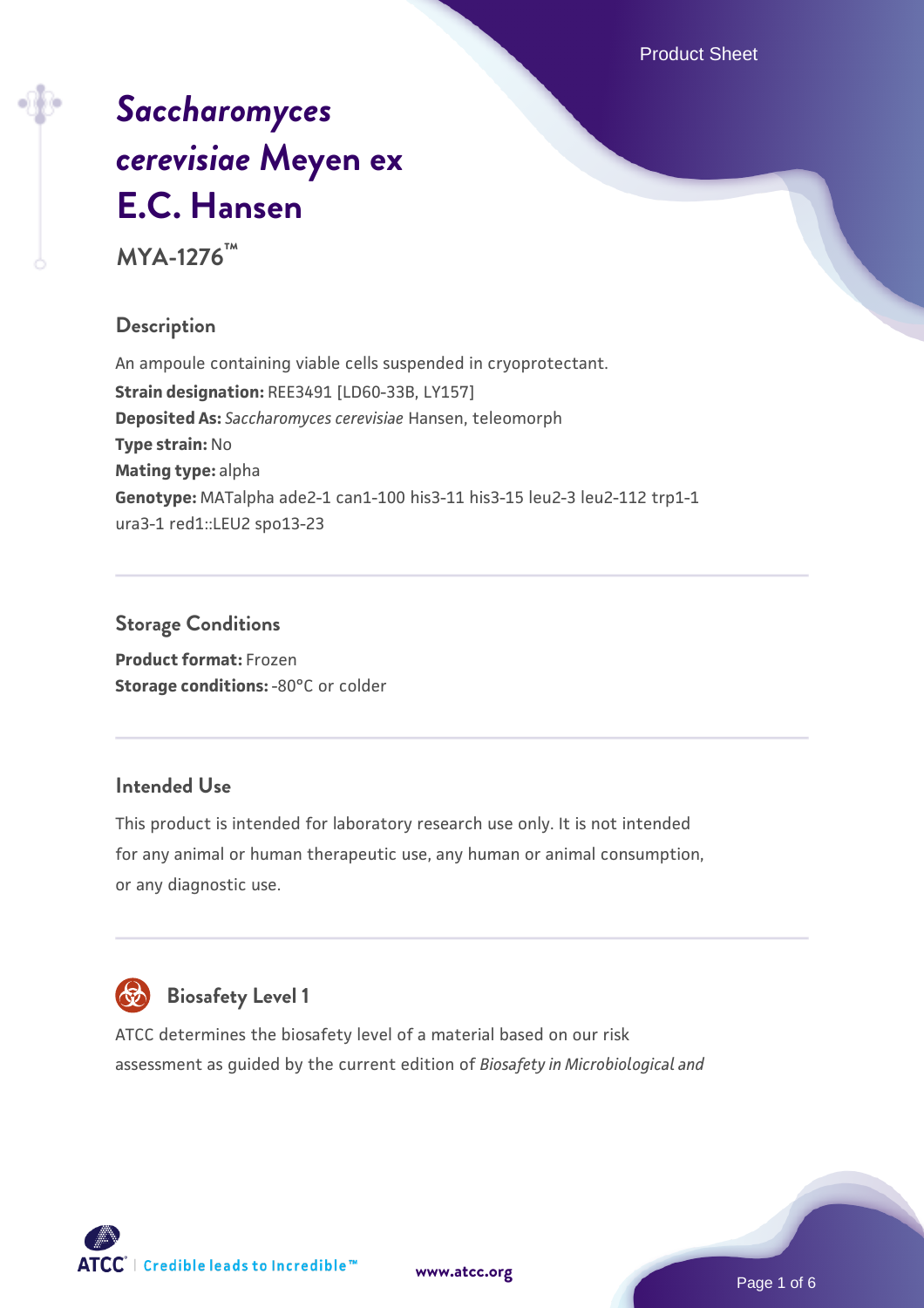## **[Saccharomyces cerevisiae](https://www.atcc.org/products/mya-1276)** [Meyen ex E.C. Hansen](https://www.atcc.org/products/mya-1276) **MYA-1276**

*Biomedical Laboratories (BMBL)*, U.S. Department of Health and Human Services. It is your responsibility to understand the hazards associated with the material per your organization's policies and procedures as well as any other applicable regulations as enforced by your local or national agencies.

ATCC highly recommends that appropriate personal protective equipment is always used when handling vials. For cultures that require storage in liquid nitrogen, it is important to note that some vials may leak when submersed in liquid nitrogen and will slowly fill with liquid nitrogen. Upon thawing, the conversion of the liquid nitrogen back to its gas phase may result in the vial exploding or blowing off its cap with dangerous force creating flying debris. Unless necessary, ATCC recommends that these cultures be stored in the vapor phase of liquid nitrogen rather than submersed in liquid nitrogen.

# **Certificate of Analysis**

For batch-specific test results, refer to the applicable certificate of analysis that can be found at www.atcc.org.

# **Growth Conditions Medium:**  [ATCC Medium 1245: YEPD](https://www.atcc.org/-/media/product-assets/documents/microbial-media-formulations/1/2/4/5/atcc-medium-1245.pdf?rev=705ca55d1b6f490a808a965d5c072196) **Temperature:** 25°C

# **Handling Procedures**

**Frozen ampoules** packed in dry ice should either be thawed immediately or



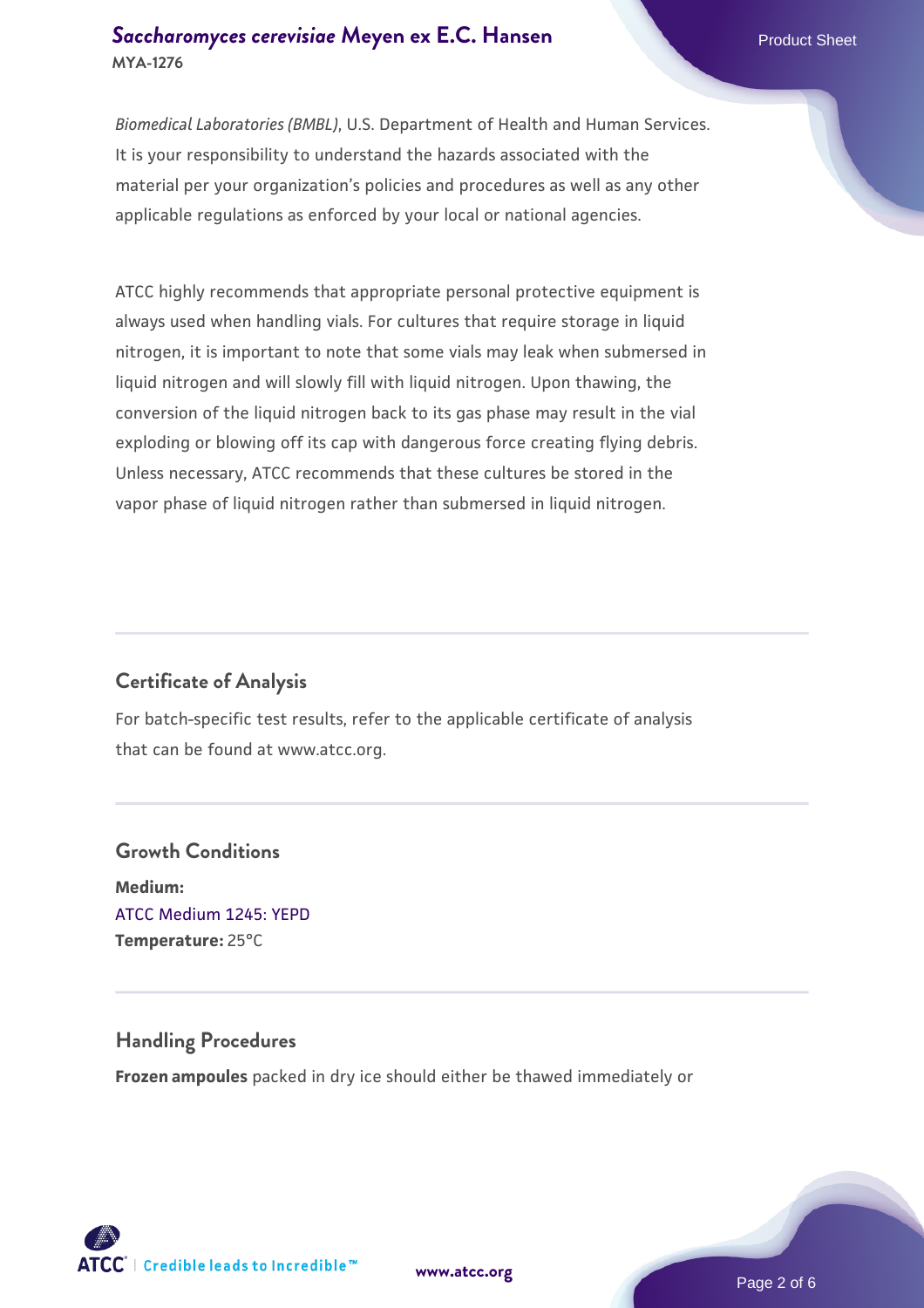# **[Saccharomyces cerevisiae](https://www.atcc.org/products/mya-1276)** [Meyen ex E.C. Hansen](https://www.atcc.org/products/mya-1276) **MYA-1276**

stored in liquid nitrogen. If liquid nitrogen storage facilities are not available, frozen ampoules may be stored at or below -70°C for approximately one week. **Do not under any circumstance store frozen ampoules at refrigerator freezer temperatures (generally -20°C)**. Storage of frozen material at this temperature will result in the death of the culture.

- 1. To thaw a frozen ampoule, place in a **25°C to 30°C** water bath, until just thawed **(approximately 5 minutes)**. Immerse the ampoule just sufficient to cover the frozen material. Do not agitate the ampoule.
- 2. Immediately after thawing, wipe down ampoule with 70% ethanol and aseptically transfer at least 50 µL (or 2-3 agar cubes) of the content onto a plate or broth with medium recommended.
- 3. Incubate the inoculum/strain at the temperature and conditions recommended.
- 4. Inspect for growth of the inoculum/strain regularly for up to 4 weeks. The time necessary for significant growth will vary from strain to strain.

#### **Notes**

Additional information on this culture is available on the ATCC web site at [www.atcc.org.](http://www.atcc.org/)

# **Material Citation**

If use of this material results in a scientific publication, please cite the material in the following manner: *Saccharomyces cerevisiae* Meyen ex E.C. Hansen (ATCC MYA-1276)

# **References**

References and other information relating to this material are available at www.atcc.org.

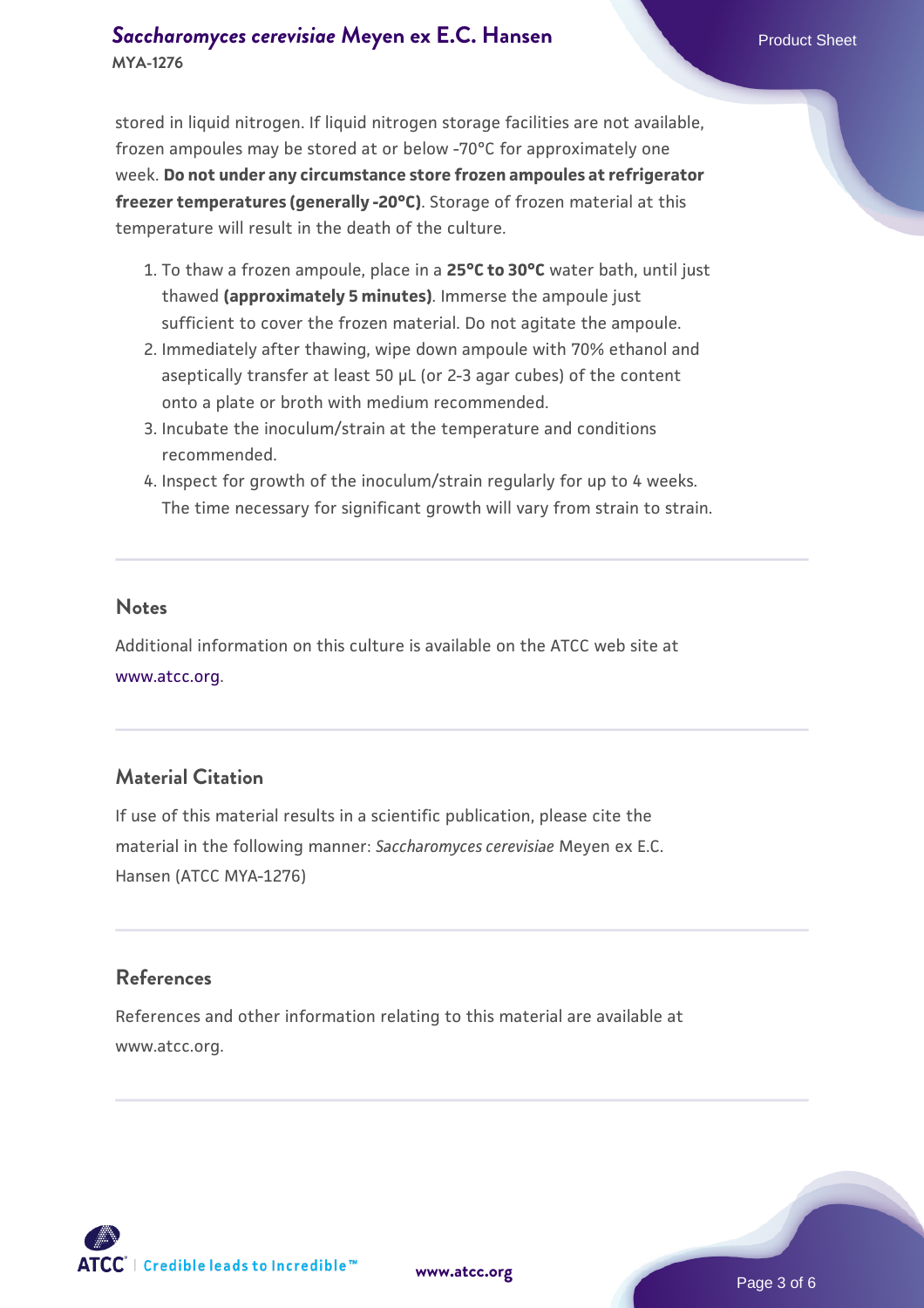# **Warranty**

The product is provided 'AS IS' and the viability of ATCC® products is warranted for 30 days from the date of shipment, provided that the customer has stored and handled the product according to the information included on the product information sheet, website, and Certificate of Analysis. For living cultures, ATCC lists the media formulation and reagents that have been found to be effective for the product. While other unspecified media and reagents may also produce satisfactory results, a change in the ATCC and/or depositor-recommended protocols may affect the recovery, growth, and/or function of the product. If an alternative medium formulation or reagent is used, the ATCC warranty for viability is no longer valid. Except as expressly set forth herein, no other warranties of any kind are provided, express or implied, including, but not limited to, any implied warranties of merchantability, fitness for a particular purpose, manufacture according to cGMP standards, typicality, safety, accuracy, and/or noninfringement.

### **Disclaimers**

This product is intended for laboratory research use only. It is not intended for any animal or human therapeutic use, any human or animal consumption, or any diagnostic use. Any proposed commercial use is prohibited without a license from ATCC.

While ATCC uses reasonable efforts to include accurate and up-to-date information on this product sheet, ATCC makes no warranties or representations as to its accuracy. Citations from scientific literature and patents are provided for informational purposes only. ATCC does not warrant that such information has been confirmed to be accurate or complete and the customer bears the sole responsibility of confirming the accuracy and completeness of any such information.

This product is sent on the condition that the customer is responsible for and assumes all risk and responsibility in connection with the receipt, handling,



**[www.atcc.org](http://www.atcc.org)**

Page 4 of 6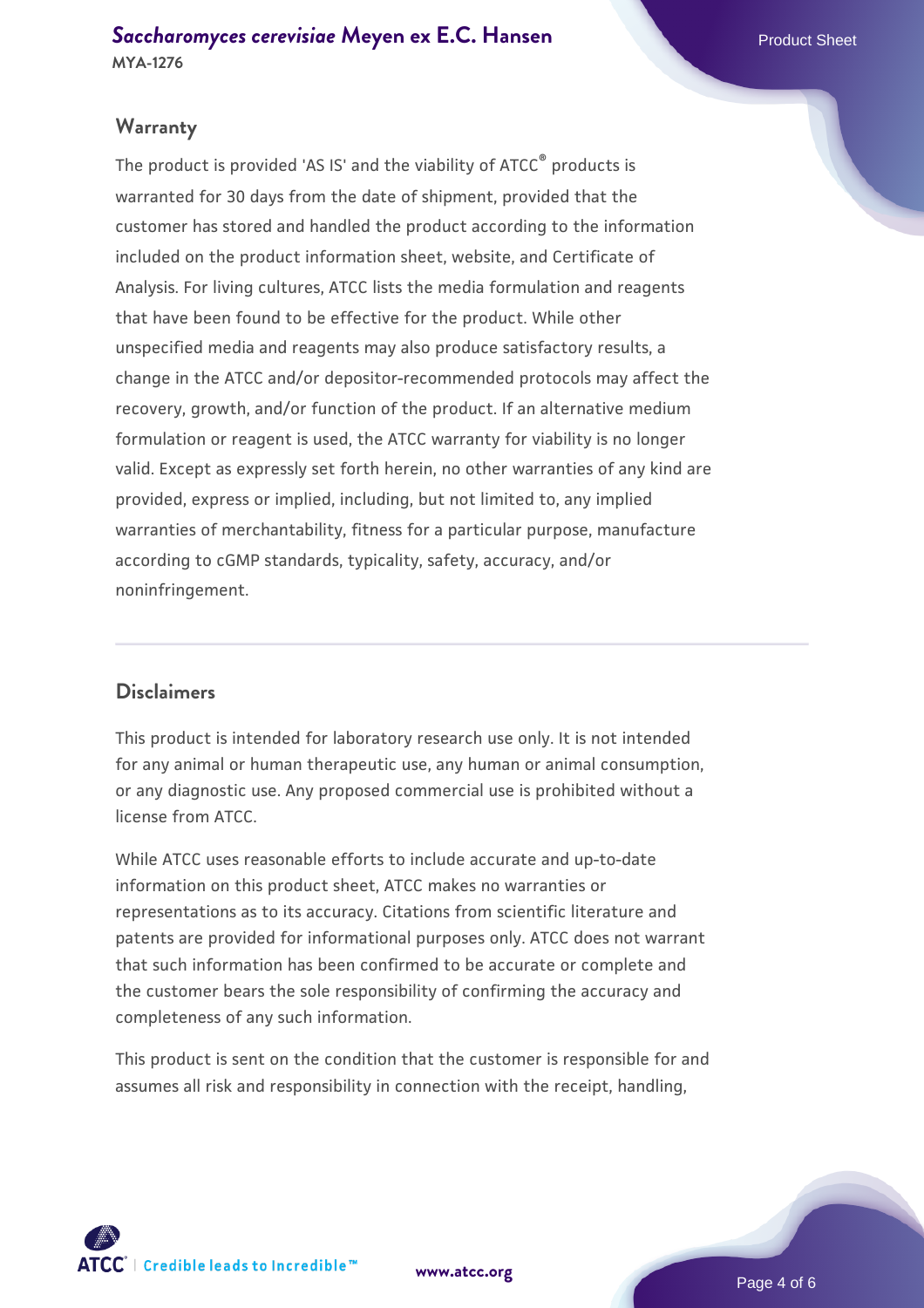storage, disposal, and use of the ATCC product including without limitation taking all appropriate safety and handling precautions to minimize health or environmental risk. As a condition of receiving the material, the customer agrees that any activity undertaken with the ATCC product and any progeny or modifications will be conducted in compliance with all applicable laws, regulations, and guidelines. This product is provided 'AS IS' with no representations or warranties whatsoever except as expressly set forth herein and in no event shall ATCC, its parents, subsidiaries, directors, officers, agents, employees, assigns, successors, and affiliates be liable for indirect, special, incidental, or consequential damages of any kind in connection with or arising out of the customer's use of the product. While reasonable effort is made to ensure authenticity and reliability of materials on deposit, ATCC is not liable for damages arising from the misidentification or misrepresentation of such materials.

Please see the material transfer agreement (MTA) for further details regarding the use of this product. The MTA is available at www.atcc.org.

# **Copyright and Trademark Information**

© ATCC 2021. All rights reserved.

ATCC is a registered trademark of the American Type Culture Collection.

# **Revision**

This information on this document was last updated on 2021-05-20

## **Contact Information**

ATCC 10801 University Boulevard Manassas, VA 20110-2209 USA